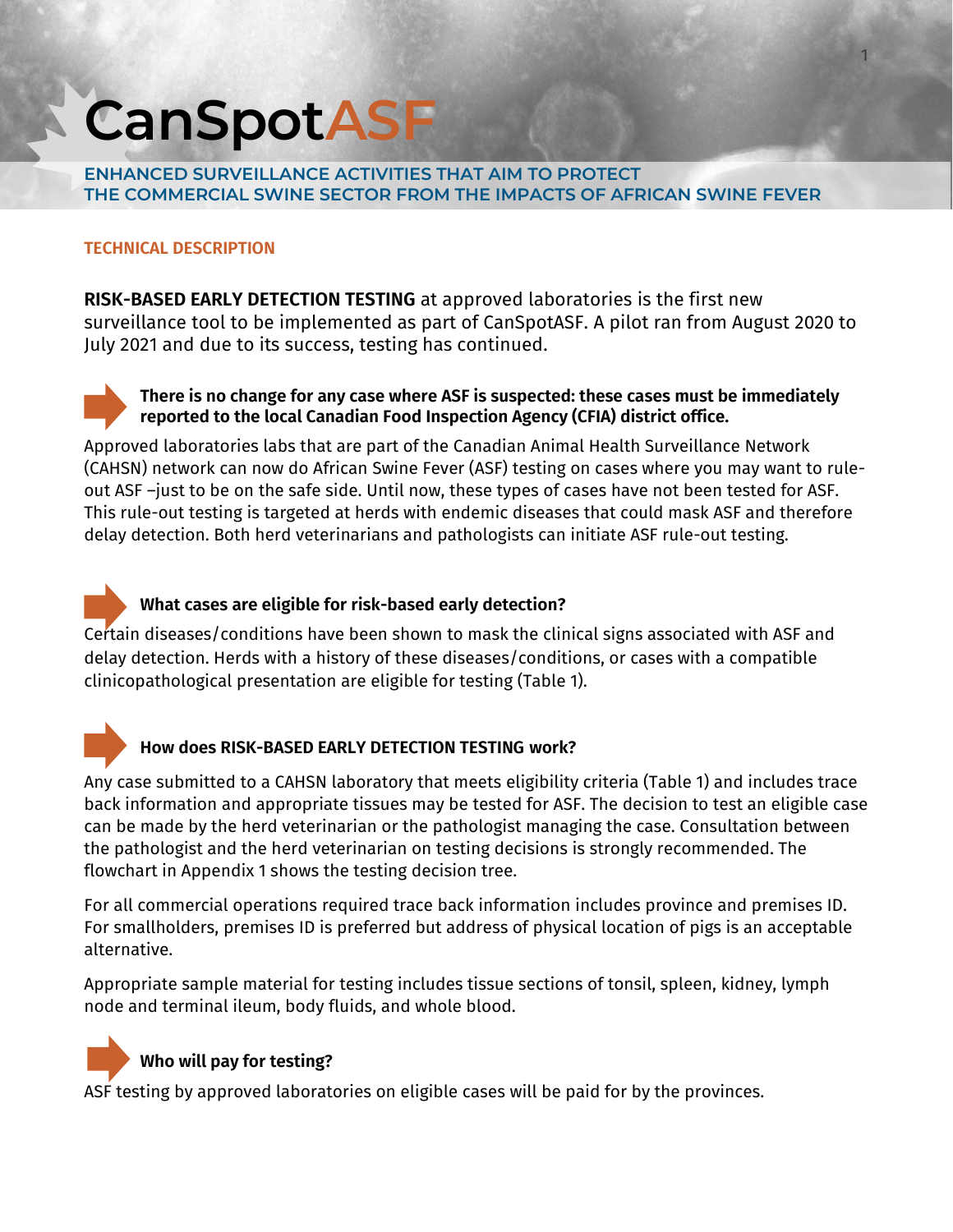#### **Table 1.**

#### **Clinicopathological presentations eligible for additional ASF testing at approved laboratories**

- 1. Septicemia and/or multiorgan hemorrhage such as caused by *E.rhusiopathiae; S.suis; S. zooepidemicus; A.suis; S.cholerasuis*; other bacteria
- 2. Porcine Reproductive and Respiratory Syndrome virus (PRRS), especially when it causes cyanotic skin.
- 3. Porcine Dermatitis and Nephropathy Syndrome (PDNS) and vasculitis that can be caused by PCV 2, PCV 3 or other pathogens.
- 4. Hemorrhagic diarrhea / necrotizing enterocolitis such as caused by *Salmonella* spp*; L. intracellularis; B. hyodysenteriae; B. hampsonii*
- 5. Fibrinous pleuritis / pericarditis / hydropericardium such as caused by *H. parasuis*; *S.suis*
- 6. Mulberry heart disease
- 7. Splenic torsion
- 8. Abortion above historical trend for herd
- 9. Mortality above historical trend for herd

#### **Information for laboratories**

CanSpotASF risk-based early detection testing at approved laboratories is open to all CAHSN laboratories. Currently, the approved laboratories for ASF testing are the MAPAQ laboratories in Quebec, the Ontario Animal Health Laboratory, Prairie Diagnostic Services, Alberta Agriculture and Forestry Agri-Food Laboratories, and the BC Animal Health Center. CAHSN laboratories that are not approved for ASF testing can submit ASF surveillance samples to an approved laboratory. Transfer of samples and testing results between laboratories will use routine processes that are already in place for other types of testing.

It is expected that each approved laboratory may have slightly different laboratory workflow processes, and as such testing may be run on a sample by sample basis, or in weekly batches. It is recommended that where practical, ASF tests are run on Monday through Wednesday to facilitate communications with practicing veterinarians and the National Center of Foreign Animal Disease (NCFAD).

Because the chance of any positive or suspicious ASF test is very low, and there are significant time and resource costs associated with collecting and storing tissues, laboratories will not implement any enhanced tissue storage processes over and above standard procedure for pathology cases.

It is recognized that there is value in comparing test performance data across participating laboratories. As such, CFIA, NCFAD and approved laboratories will work together to compile and use this information for this purpose.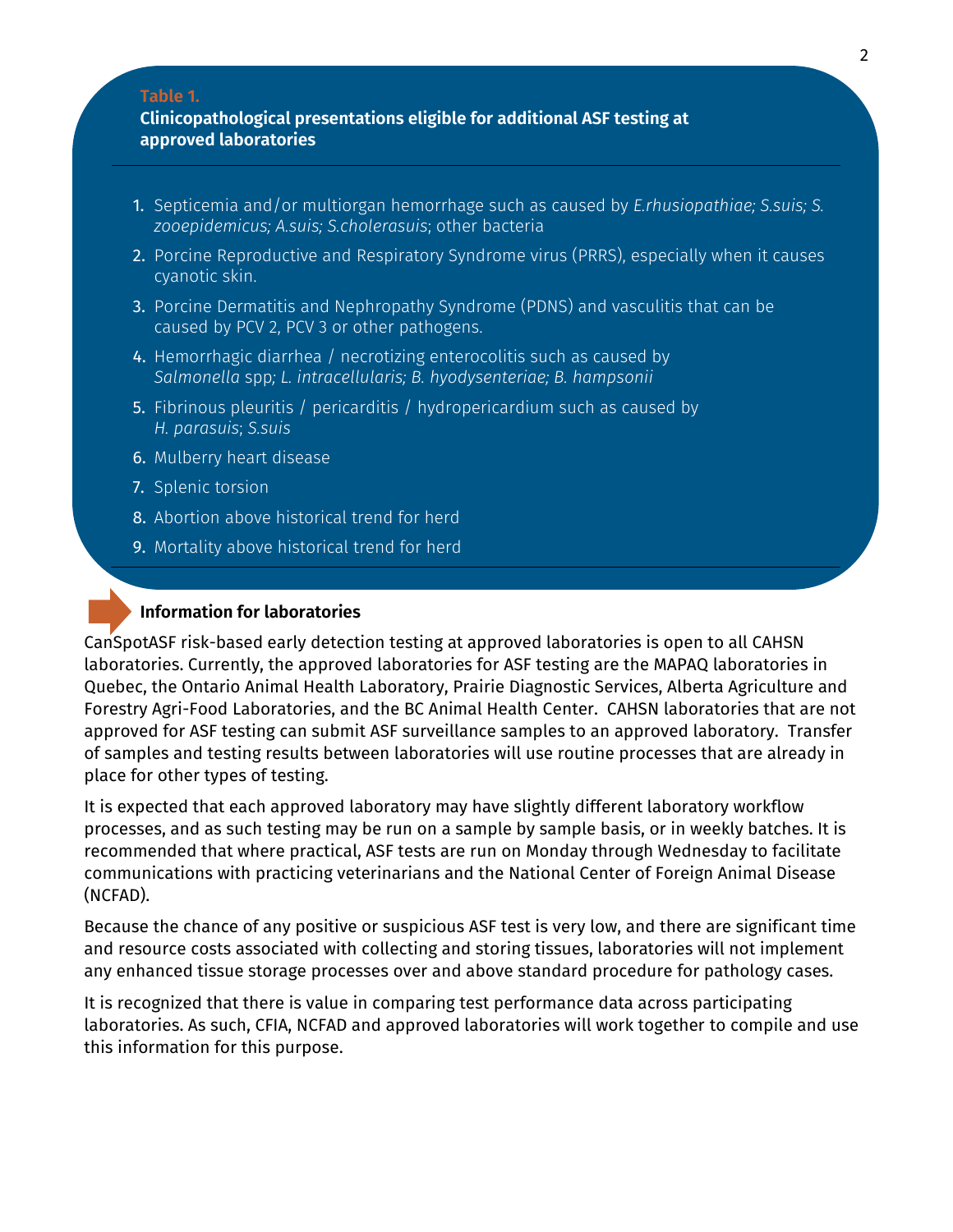#### **Table 2.**

**Protocol for a suspicious or positive ASF test result from an approved laboratory**

- 1. The approved laboratory will immediately inform the herd veterinarian and the local CFIA district office and follow procedure as outlined in Section 6.1.1 of the National African Swine Fever Operating Policy and Procedures for the Canadian Animal Health Surveillance Network Laboratories (or ASF OPP). If the approved laboratory is conducting the test for another laboratory, they will immediately notify that laboratory. The original laboratory will be responsible for immediately notifying the local CFIA district office and the National Centre for Foreign Animal Disease (NCFAD).
- 2. The CFIA district office affiliated with the approved laboratory will:
	- a. Collect information about the premises of origin.
	- b. Contact the CFIA district office affiliated with the premises of origin (if different)
	- c. Collect samples from the approved laboratory to submit to the NCFAD.
- 3. The CFIA district office affiliated with the premises of origin will:
	- a. Contact the owner or operator of the premises associated with the non-negative animals and schedule an on-site visit to perform a clinical examination of the suspect animals,
	- b. Seek permission from the person who has possession, care or control of the animals in question to contact the herd veterinarian,
	- c. Complete an epidemiological investigation and risk determination,
	- d. Collect samples from pigs on the premises
	- e. Send samples to the NCFAD.
- 4. If the CFIA risk determination does not find evidence of ASF, the CFIA will place a quarantine to stop movement of swine off the premises until the NCFAD confirmatory testing is completed (estimated 48 to 96 hours).
- 5. If the CFIA risk determination finds that there is a suspicion of ASF, the CFIA will place a quarantine on all susceptible animals on the premises to stop movement of swine, and a declaration of infected place to stop other traffic on and off the premises of origin until the NCFAD confirmatory testing is completed (estimated 48 to 96 hours).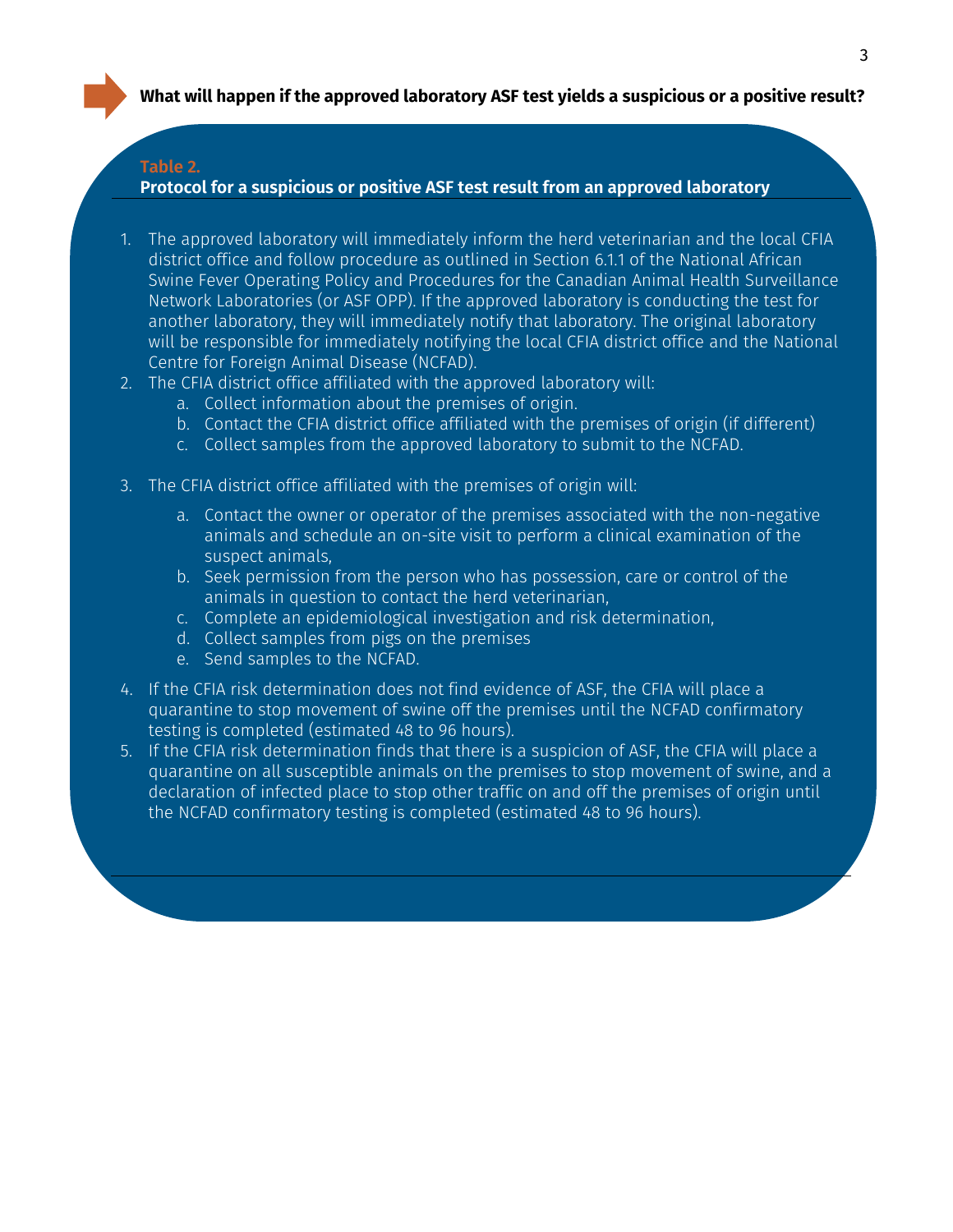

# **Reporting and Evaluation**

Positive and suspicious tests will be immediately reported to the CFIA as per the reporting procedures outlined in section 6.1.1 of the (ASF-OPP). Confidentiality must be maintained in accordance with section 7.0 of the ASF OPP.

The CanSpotASF epidemiologic surveillance group will lead the reporting of all active tools in CanSpotASF. It is expected that this reporting will evolve over time. Reports authored by the CanSpotASF epidemiologic surveillance group are intended for regional and national stakeholders within Canada and are considered unofficial. The CFIA remains the organization responsible for any official reporting of the available data (e.g. to OIE and international trading partners).

For risk-based early detection at laboratories, reporting to stakeholders includes the number of participating laboratories; the number of cases tested; summarized test results; and where possible, the number of eligible cases and the number of premises included in testing by province or region and time. It is recognized that the information collected may be further standardized over time and that additional fields may need to be captured, both to improve the utility and/or analyses of the information for the purposes such as; official reporting if required by the international community, regional zoning, system compartmentalization by stakeholders, and scientific documentation.

Datasets and data compilation processes that are currently used by regional swine networks (CWSHIN, OAHN, RAIZO, Atlantic region) will continue to be used to generate information for stakeholder reports. CFIA has access to these datasets. For samples sent to another laboratory, the responsibility for reporting will remain with the regional network from which the sample originated. The Canadian Animal Health Surveillance System (CAHSS) supports data compilation and reporting. Reports are communicated through the Canadian Swine Health Intelligence Network (CSHIN).



# **Timeline**

Since 1991, ASF has been included in the list of reportable diseases prescribed in the Reportable Disease Regulations. Owners (or anyone caring for or having control over animals), veterinarians and/or laboratories are obligated to immediately notify the CFIA when ASF is suspected. This regulatory passive surveillance will continue unchanged.

The pilot on risk-based early detection at approved laboratories ran from August 2020 to July 2021. Reporting and evaluation for the pilot was completed as part of the first annual report for CanSpotASF [\(https://www.animalhealthcanada.ca/pillar-2-preparedness-planning\)](https://www.animalhealthcanada.ca/pillar-2-preparedness-planning). Annual reports are expected every 12 months.

Figure 1 provides an overview of timelines and reporting for the pilot.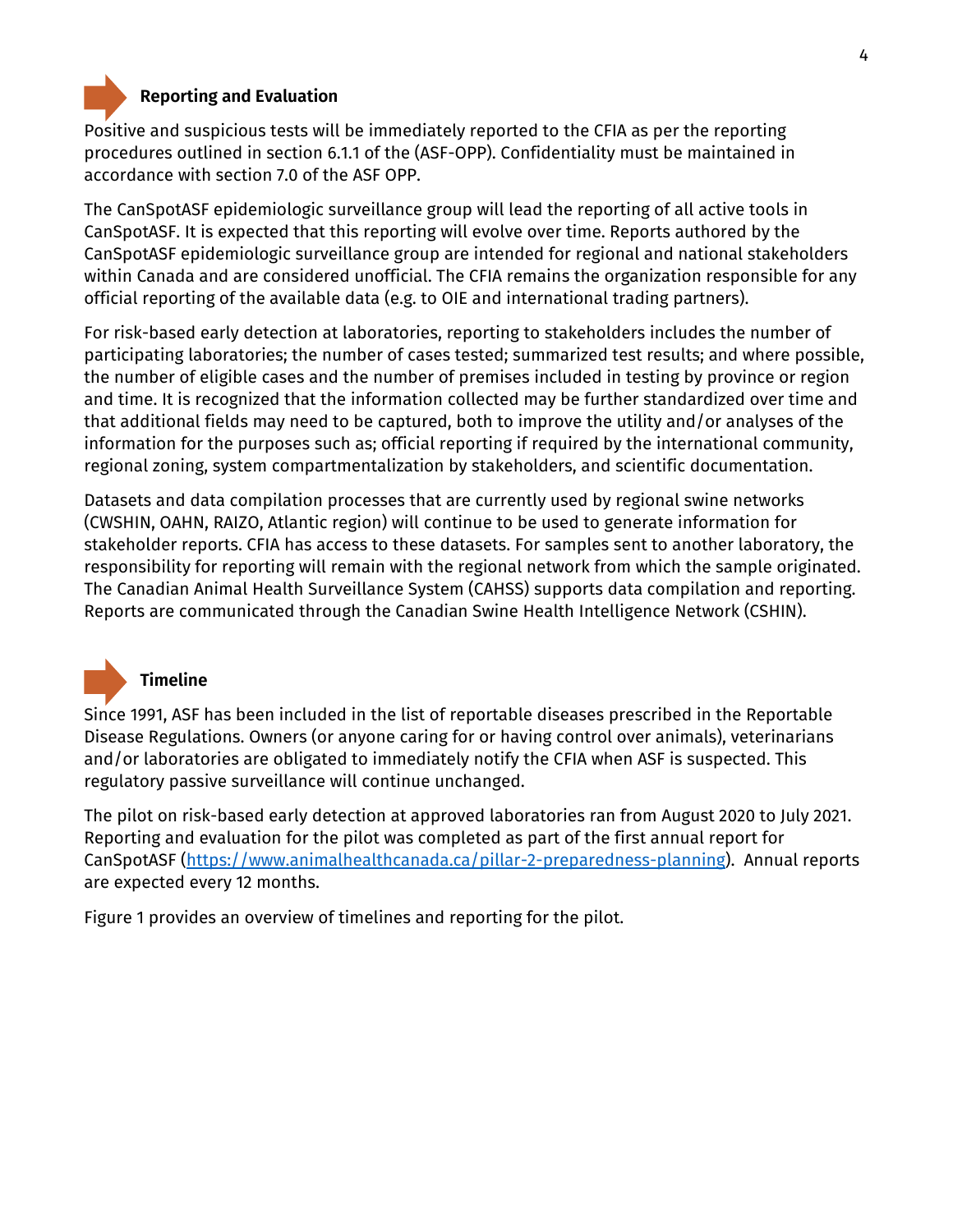#### **Figure 1**

**Overview of year 1 timeline and reporting for the CanSpotASF: Risk-based early detection testing at approved laboratories pilot**

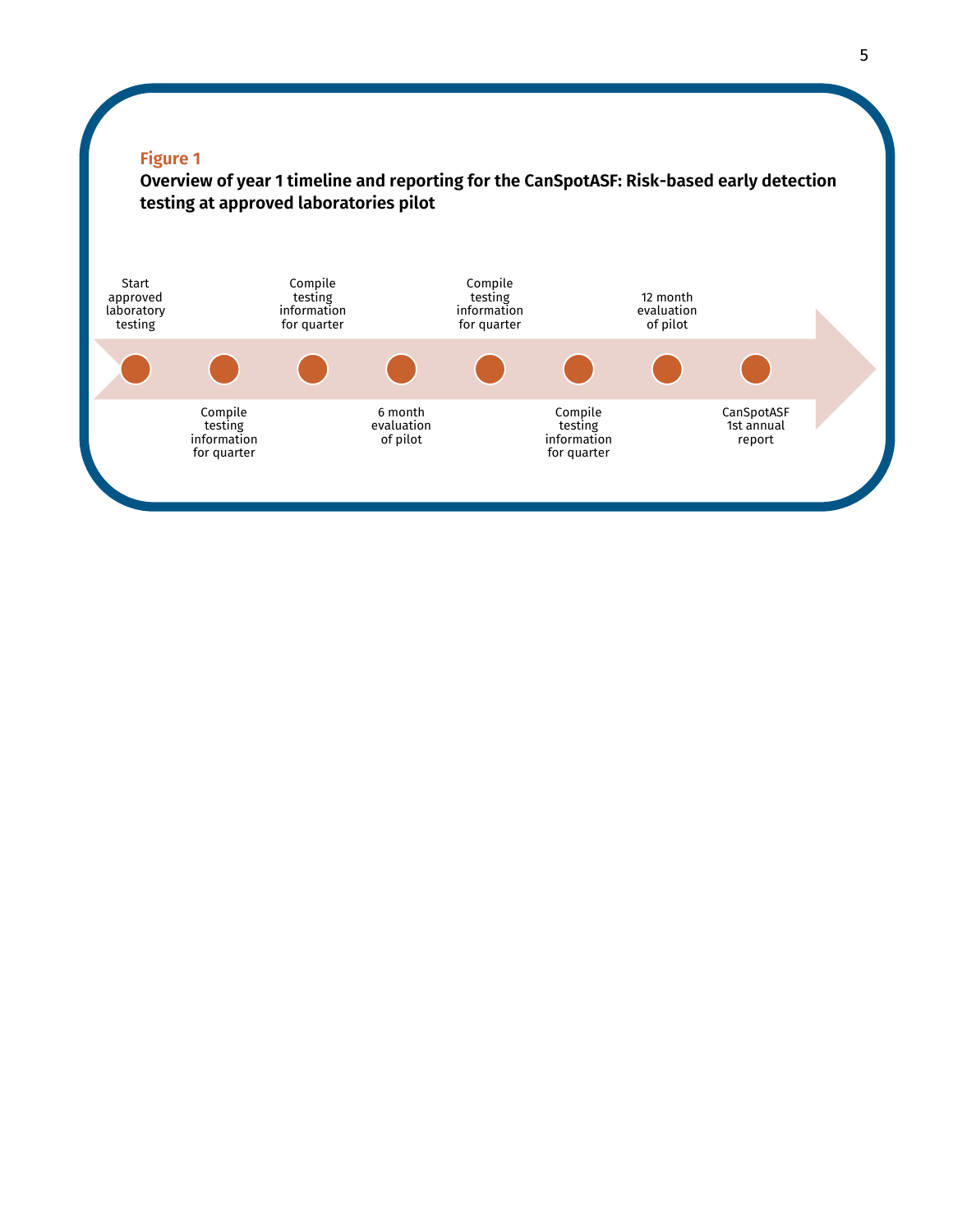#### **More about the CanSpotASF pilot project**

Under the direction from the ASF Executive Management Board, the CanSpotASF enhanced surveillance for ASF is a collaboration between:

- the swine industry.
- the CFIA, diagnostic animal health laboratories,
- provincial governments,
- the Canadian Swine Health Intelligence Network (CSHIN) including the regional networks RAIZO, OAHN, CWSHIN, and
- the Canadian Animal Health Surveillance System (CAHSS).

A visual overview of CanSpotASF is provided in Appendix 2.

CanSpotASF risk-based early detection testing at approved laboratories is open to all CAHSN laboratories. CAHSN laboratories that are not approved for ASF testing can submit samples to a network laboratory that is approved. Currently, the approved laboratories for ASF testing are:

- the MAPAQ laboratory in Quebec,
- the Ontario Animal Health Laboratory,
- Prairie Diagnostic Services,
- Alberta Agriculture and Forestry Agri-Food Laboratories, and
- the BC Animal Health Center.

#### **For more information**

If you are a staff member at a diagnostic laboratory and would like more information about this project, please contact your laboratory director.

If you are a veterinary practitioner and would like more information about this project, please contact your regional swine network lead:

| <b>Region</b>         | <b>Name</b>          | <b>Email</b>                          |
|-----------------------|----------------------|---------------------------------------|
| <b>Western Canada</b> | Jette Christensen    | manager@cwshin.ca                     |
| <b>Ontario</b>        | Christa Arsenault    | christa.arsenault@ontario.ca          |
| Quebec                | Claudia Gagne-Fortin | Claudia.Gagne-Fortin@mapaq.gouv.qc.ca |
| Atlantic Canada       | Dan Hurnik           | hurnik@upei.ca                        |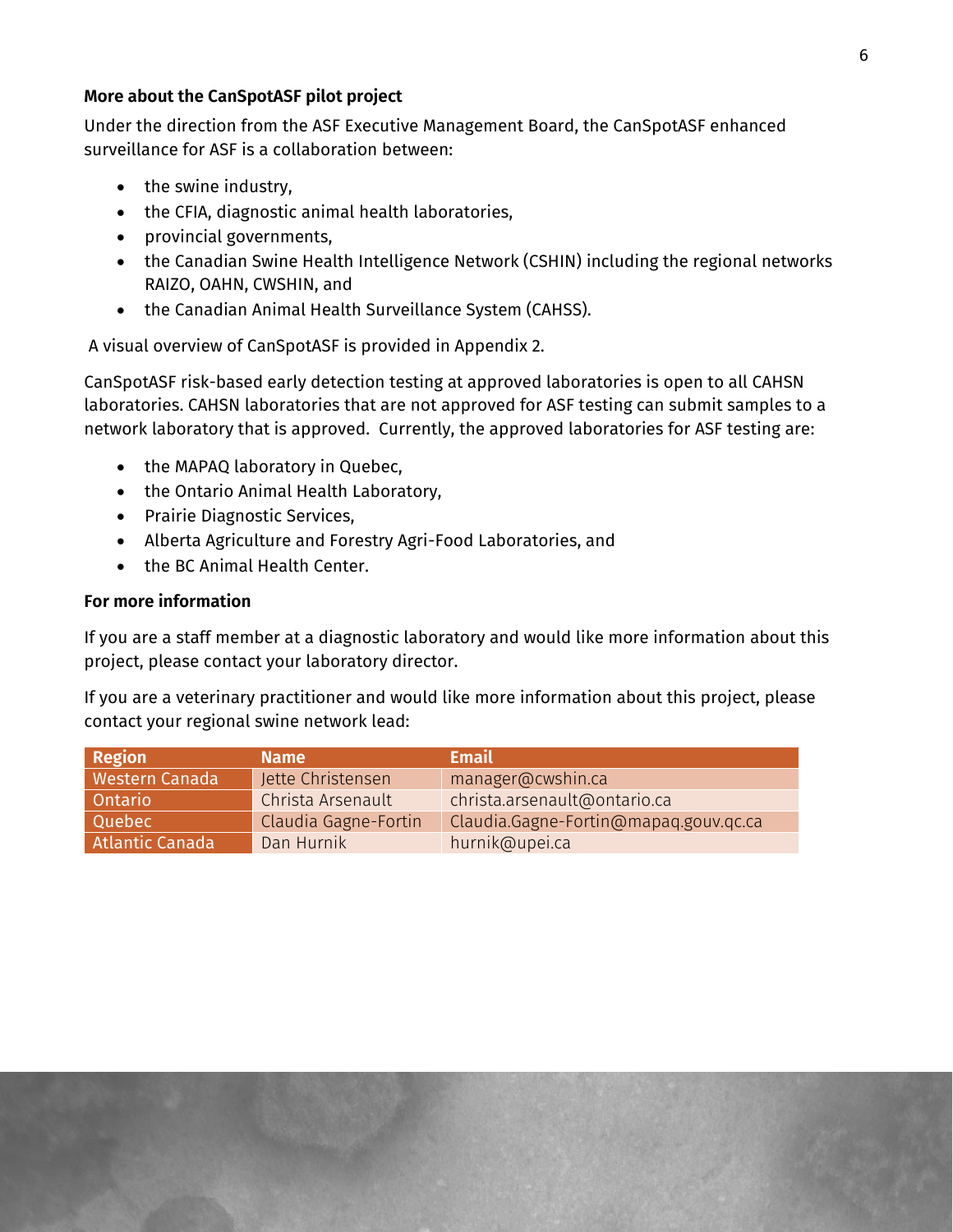#### **Appendix 1.**

**Flowchart showing processes for the CanSpotASF: Risk-based early detection testing at approved laboratories**